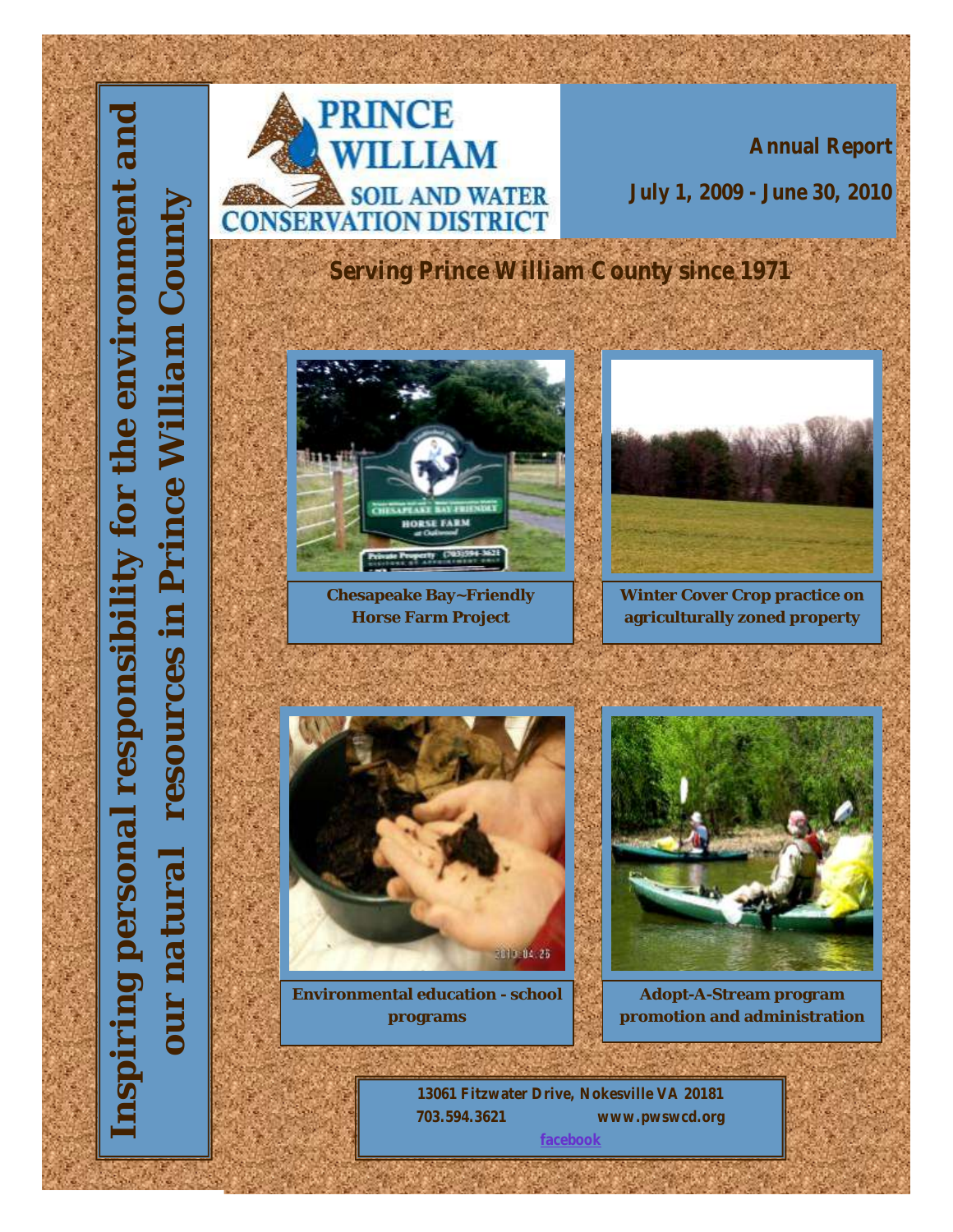



Steve Danziger



*Inspiring personal responsibility for our environment and natural resources*

for

responsibil

personal

ping

nspi

our environment and

resources

natural

Matt Brooks

Deb Oliver, PWC Public Works Pete Shiner John J. Pickeral, Jr. Cynthia Patterson Elizabeth Ward Holly Wootten **Associate Directors**

#### **Board of Directors**

**Who We Are**

Steve Danziger, Chairman L. Ben Thompson, Vice Chairman Matt Brooks, Secretary Austin Haynes, Treasurer Paige Thacker, Director



L. Ben Thompson





## **District Staff** Kate Norris, District Manager Jeannie Heflin, Office Manager Beata Coss, Conservation Specialist, Erosion and Sediment Control Program Administrator Nicole Ethier, Conservation Specialist Kelly Jimenez, Outreach and Education Specialist Joan Patterson, Education Specialist (July-November) Meg Doppee, Education Specialist (December-June)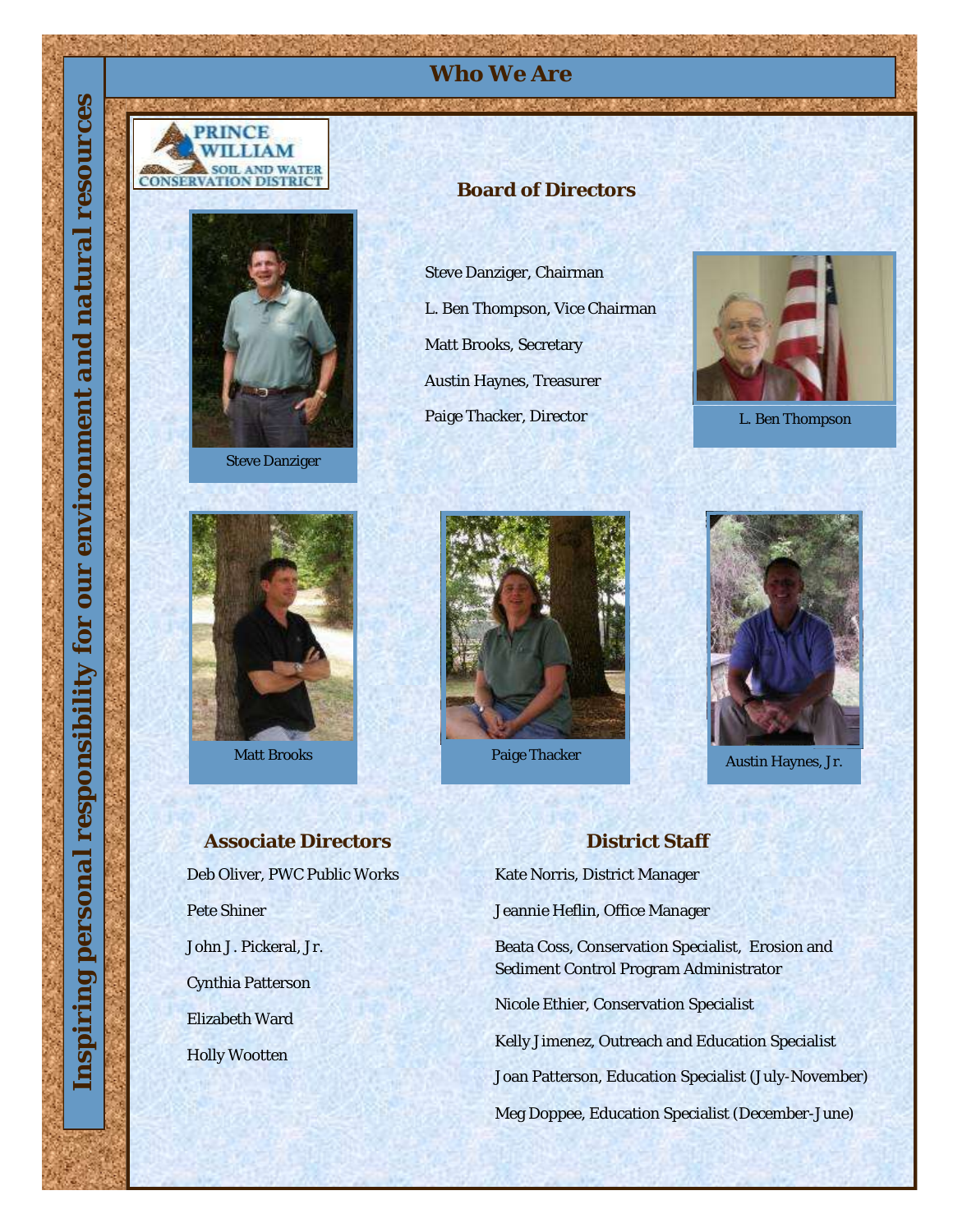#### **About Us**



#### **What is the PW Soil & Water Conservation District?**

Across the United States, nearly 3,000 conservation districts - almost one in every county-are helping local people to conserve land, water, forests, wildlife and related natural resources.

Known in various parts of the country as "soil and water conservation districts," "resource conservation districts," "natural resource districts," "land conservation committees" and similar names, they share a single mission: to coordinate assistance from all available sources - public and private, local, state, and federal - in an effort to develop locally driven solutions to natural resource concerns.

More than 17,000 volunteers serve in elected or appointed positions on conservation districts' governing boards. They work directly with more than 2.3 million cooperating land managers nationwide, and their efforts touch more than 778 million acres of private land.

Among other things, conservation districts help:

- implement farm, ranch and forestland conservation practices to protect soil productivity, water quality and quantity, air quality and wildlife habitat;
- conserve and restore wetlands, which purify water and provide habitat for birds, fish and numerous other animals;
- protect groundwater resources;
- assist communities and homeowners to plant trees and other land cover to hold soil in place, clean the air, provide cover for wildlife and beautify neighborhoods;

 help developers control soil erosion and protect water and air quality during construction; and reach out to communities and schools to teach the value of natural resources and encourage conservation efforts.

#### **Our Partner Agencies**

**Prince William County Watershed Management Branch of Public Works** - Funding is provided for nutrient reductions associated with Best Management Practices (BMPs), soil and water quality conservation plans, technical assistance to citizens, Adopt-A-Stream program administration, classroom education (K-12 grades), Farm Field Days and Arbor Day events, teacher assistance, schoolyard habitat support, adult oriented education and information through seminars, demonstrations, website, and tree seedling programs.

**Virginia Department of Conservation & Recreation** (DCR) - Funding is provided by the state legislature through DCR for general operations and administration of the Virginia Agricultural BMP Cost Share and Tax Credit Program to promote voluntary adoption of conservation management practices by farmers and land managers in support of the nonpoint source pollution management program.

**USDA Natural Resources Conservation** - Provides advanced technical assistance to local farmers and other land users through a partnership between PWSWCD conservation specialists and the NRCS engineering technician and/or district conservationist. NRCS also provides technical training for staff. Farmers may install Best Management Practices through NRCS financial incentive programs that differ from, or compliment, those incentives offered through PWSWCD.

**Cooperating Agencies**: VA Cooperative Extension, VA Department of Forestry, VA Department of Game and Inland Fisheries, USDA Farm Service Agency, Merrimac Farm Master Naturalists, Town of Haymarket, City of Manassas, Ducks Unlimited, Virginia Association of Soil and Water Conservation Districts, National Association of Conservation District.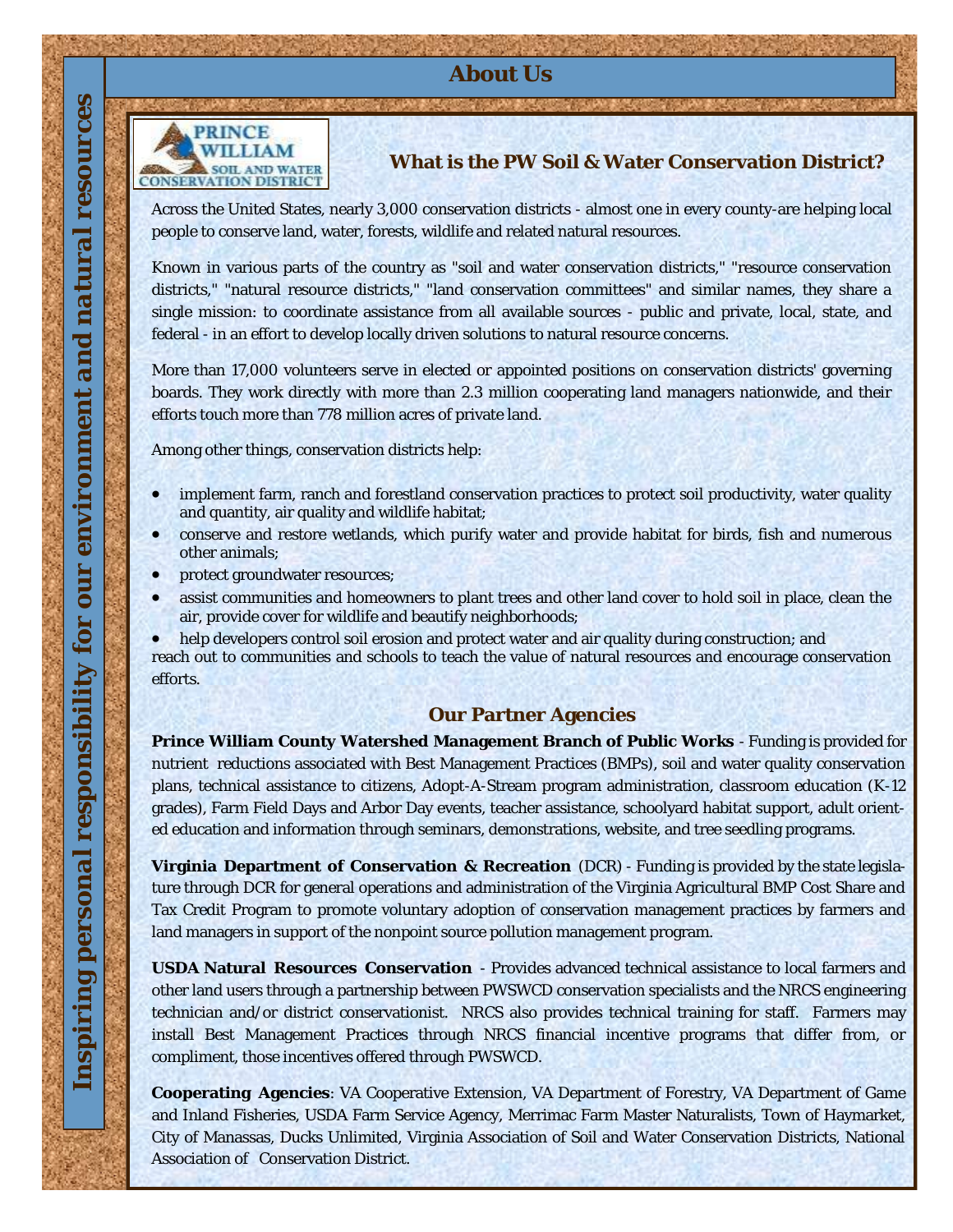#### **Awards**



**Department of Conservation & Recreation** 

#### **2009 Bay~Friendly Clean Water Farm Award**

Pablo and Esther Elliott of Stoney Lonesome Farm in Gainesville, Virginia were nominated by the Prince William Soil and Water Conservation District (PWSWCD) to win this year's local award. The 90-acre farm has been in the Elliott family since 1971 and is one of 2,000 farms in the United States that participate in the Community Supported Agriculture program. The farm operates under a soil and water quality conservation plan and a forest management plan using Best Management Practices that protect the environment while supporting the farmers' production goals. Community Supported Agriculture farms operate with the help of nonfarming members who purchase a share in the farm and in return receive fresh, locally grown products. Often shareholders may help with planting and harvest.



The Elliotts' operation has the added bonus of being a completely organic farm that uses natural production methods designed to protect air and water quality while improving soil fertility with compost and green cover crops. Currently about 50 shareholder families enjoy Stoney Lonesome's produce.

PWSWCD staff began working with the Elliott's in 2008. In addition to their 3-acre organic garden they have a 45-acre rotational grazing system for cattle, goats, and horses. The Elliott's also raise chickens. The implemented grazing system excludes a pond and Resource Protection Area stream in the Broad Run watershed. These sensitive areas are protected by 35-50 foot wide buffers of tall grasses and trees that filter and slow the velocity in rainwater flow, keeping the waterways cleaner and reducing erosion damage caused by fast moving water.

Prince William Soil and Water Conservation District congratulates Pablo and Esther Elliott, Stoney Lonesome Farm, on their well-deserved recognition!

**~~~~~~~~~~~~~~~~~~~~~~~~~~~~~~~~~~~~~~~~~~~~~~~~~~~~~~~~~~~~~~~~~~~**



Kelly Jimenez, Prince William Soil and Water Conservation District Outreach and Education Specialist (left) and Chip Rohr, co-chair of Ducks Unlimited (right), present Forest Park High School Senior Elizabeth Saccoccia (center), the Ducks Unlimited Conservationist of the Year Award at its annual dinner held on Friday, February 26, 2010.

#### **Ducks Unlimited 2009 Conservationist of the Year Award**

Elizabeth is the first high school student and the fifth conservationist to receive this prestigious award named in honor of Ralph McDowell, a former Director of Prince William Soil and Water Conservation District.

The Prince William Soil and Water Conservation District nominated Elizabeth for her leadership in developing a Girl Scout Gold Award project that included learning how to use an EnviroScape Watershed Model and a Healthy Water Hopscotch game to educate the community about watersheds and sources of pollution that affect waterways. Elizabeth co-founded Forest Park High Schools' Environmental Club, volunteers at Public Lands Day and is a leader for the Earth Day activities. She will attend the College of William and Mary in the fall of 2010 and plans to study environmental science and marine biology.

Congratulations to Elizabeth for her outstanding work for the environment.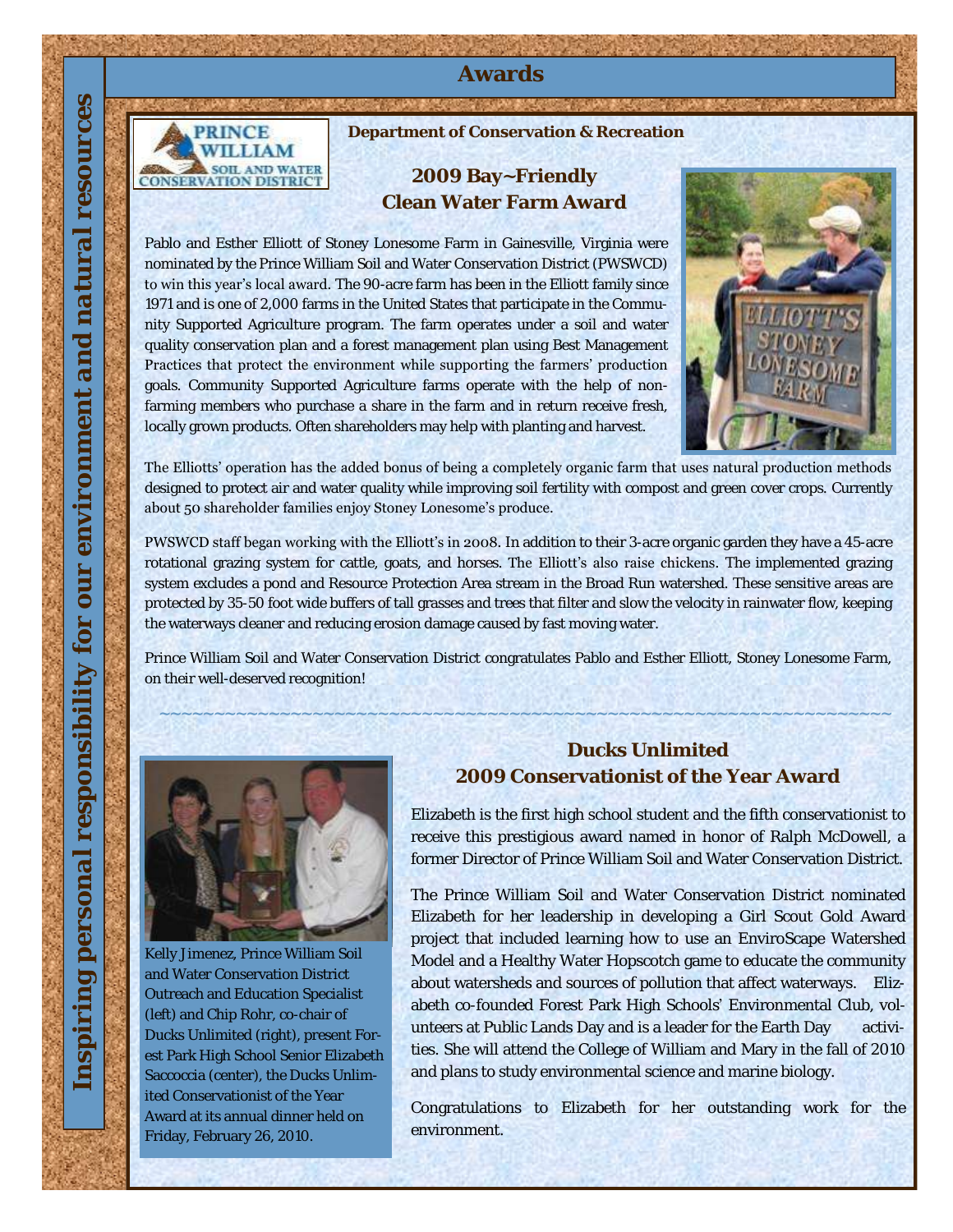## **Nutrient Reductions**



**Nutrient reductions expected as a result of land management practices that reduce soil erosion into waterways through Best Management Practices and Conservation Planning:**

*Inspiring personal responsibility for our environment and natural resources*

OUL

for

responsibility

personal

nspiring

resources

natural

environment and

**23,603.16 pounds Nitrogen 1,296.01 pounds of Phosphorus 4,628.60 acres of land affected 962 head of livestock affected**

#### **Best Management Practices**

| Client             | Acres       | Practice/Plan                      |
|--------------------|-------------|------------------------------------|
| Coe                | 253 acres   | CRP351 acres No-till practice      |
| <b>Kettle Wind</b> | 298 acres   | $SL-1$                             |
| Dutchland          | 1,000 acres | Nutrient Management 1 plan         |
| Kettle Wind        | 2,000 acres | Nutrient Management 1 plan         |
| Dutchland          | 259 acres   | SL-8H Harvestable Cover Crop       |
| Dutchland          | 69.8 acres  | SL-8B Small Grain Cover Crop       |
| <b>Kettle Wind</b> | 298 acres   | SL-8H Harvestable Cover Crop       |
| Yankey Farm        | 7 acres     | SL-8B Small Grain Cover Crop       |
| & six landowners   |             | <b>WP-2 Stream Protection BMPs</b> |
|                    |             |                                    |

#### **Conservation Planning**

| Client           | Acres | <b>Uses</b>       |
|------------------|-------|-------------------|
| Gehlsen          | 4.80  | Cropland          |
| Cloud            | 1.60  | Horses/Goats      |
| <b>Moss</b>      | 6.90  | Horse Farm        |
| <b>Babazadeh</b> | 9.70  | Cropland          |
| Fennell          | 0.60  | Cropland          |
| Dalby            | 8.10  | Horses            |
| <b>Harrover</b>  | 7.80  | Cattle            |
| Massaro          | 8.00  | Horse Farm        |
| Garner           | 15.00 | Horse Farm        |
| Campbell         | 3.50  | <b>Horse Farm</b> |
| <b>Sims</b>      | 6.00  | Horse Farm        |
| <b>Berlin</b>    | 7.00  | Horse Farm        |
| Fontanella       | 5.00  | Horse Farm        |
| Afshar           | 15.00 | Horse Farm        |
| Shifflett        | 78.00 | Cattle/Horses     |
| <b>Ivers</b>     | 20.00 | Horses/Crop       |
| Demitry          | 10.00 | Horse Farm        |
| Gedris           | 2.00  | Horse Farm        |

| Client                              | Acres                | Uses                                          |
|-------------------------------------|----------------------|-----------------------------------------------|
| Dotterer                            | 9.00                 | Horse/Hay                                     |
| Williams                            | 1.90                 | Flowers/Vegetables                            |
| Maclean                             | 2.30                 | Horse Farm                                    |
| McIntyre                            | 2.50                 | Horse Farm                                    |
| Stansell                            | 5.00                 | Horse Farm                                    |
| Jones                               | 16.00                | Horse Farm                                    |
| Fletcher<br>Jasperse<br>Christopher | 8.20<br>3.20<br>12.2 | Horse Farm<br>Horse Farm<br><b>Horse Farm</b> |
| Mahoney                             | 9.70                 | <b>Horse Farm</b>                             |
| <b>Mohr</b>                         | 3.70                 | Horse Farm                                    |
| Shiner                              | 10.50                | Horse Farm                                    |
| Payne                               | 17.20                | Sheep                                         |
| Goode                               | 14.60                | Horse/Hay                                     |
| Yankey                              | 7.00                 | Cropland                                      |
| Croushorn                           | 17.00                | Horse Farm                                    |
| Corry                               | 3.50                 | Horse Farm                                    |
| Senna                               | 3.50                 | Horse Farm                                    |
| Kelly                               | 5.00                 | Horse Farm                                    |
| Kelly                               | 5.00                 | Hayfield                                      |
| <b>Bouchard</b>                     | 51.00                | Horse Farm                                    |
| Cline                               | 15.00                | <b>Horse Farm</b>                             |
| Howard                              | 0.70                 | <b>Horse Farm</b>                             |
| Wilcoxon                            | 6.10                 | Horse/Cattle                                  |
| O'Leary                             | 5.00                 | Forestry/Wildlife                             |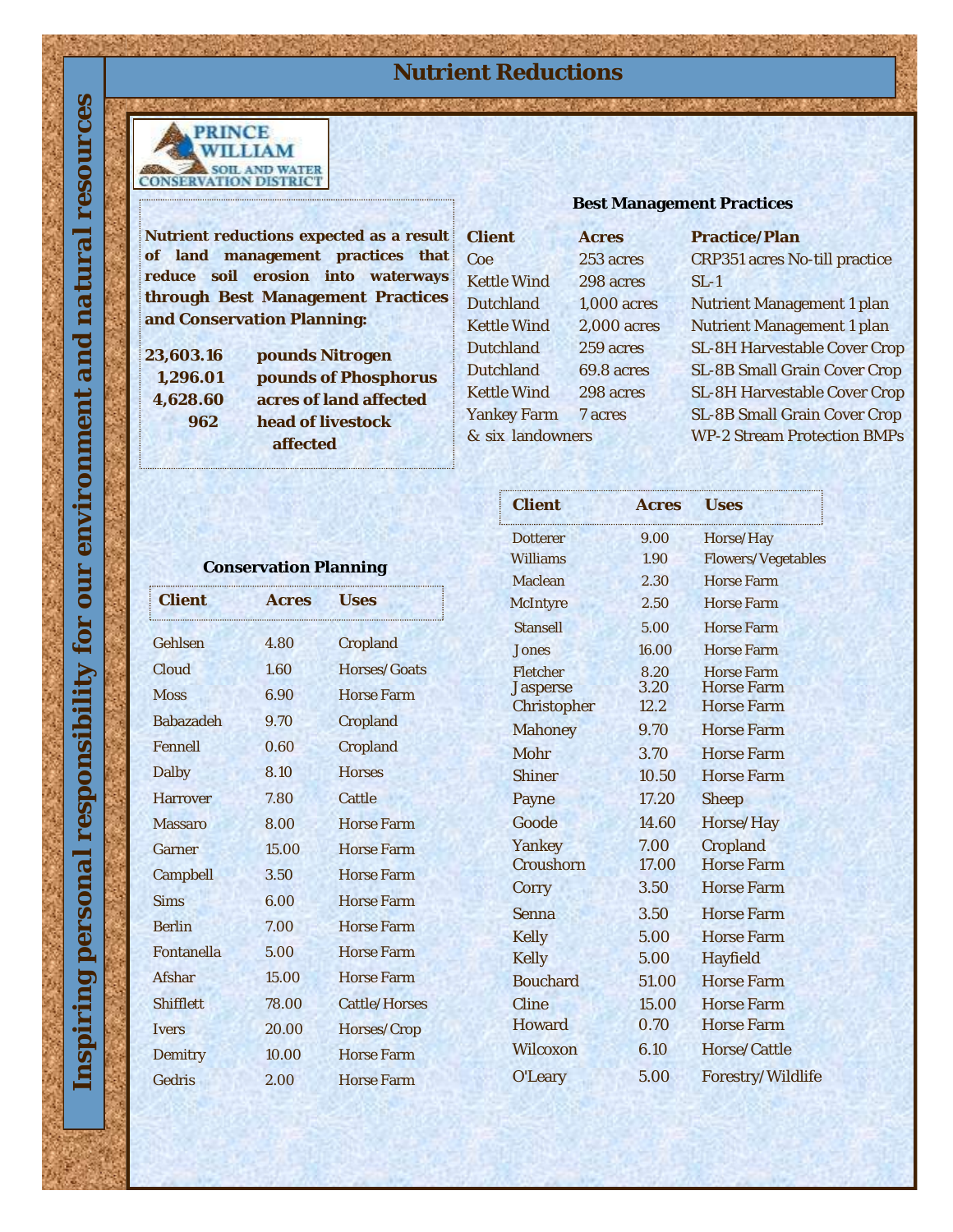### **Adopt-A-Stream**



*Our thanks to the Volunteer Stream Stewards for their tireless efforts in cleaning up our local waterways in Prince William County from July 2009 – June 2010.*

| Group Name                                                         | # Volunteers             | # Trash | # Miles                |
|--------------------------------------------------------------------|--------------------------|---------|------------------------|
| NVCC Manassas - Holkum's Branch                                    | $\overline{2}$           | 70      | Cleaned<br>.50         |
| PWSWCD - Slate Run@ Nokesville Park                                | $\overline{2}$           | 10      | .25                    |
| WPCCA - Neabsco Creek @ Route 1                                    | $\overline{\phantom{a}}$ | 235     | .50                    |
| Jenn & Kayne - Neabsco Creek @ Gemini Way                          | $\mathbf{1}$             | 325     | .25                    |
| Princedale/Ridgedale - Leitch Park                                 | $\overline{4}$           | 600     | $\mathbf{1}$           |
| Osbourn Park H.S. tributary to Bull Run                            | $\overline{2}$           | 70      |                        |
| Lake Ridge Point Crew - Lake Ridge Marina                          | $\overline{2}$           | 20      | 1                      |
| Bennett Family - Catharpin Creek                                   | 3                        | 200     | .25                    |
| Princedale/Ridgedale-Neabsco Creek/Leitch Pk                       | $\overline{4}$           | 600     | 1                      |
| Bennett Family-Catharpin Creek                                     | $\overline{2}$           | 800     | $\mathbf{1}$           |
| Cub Scout Pack 555 - Winter's Branch                               | 18                       | 300     | $\mathbf{1}$           |
| Cub Scout Pack 1833                                                | n/a                      | 90      | 1.5                    |
| Emmanuel Christian School - Bull Run @ Rt. 28                      | 20                       | 210     | $\mathbf{1}$           |
| Friends of the Occoquan - Occoquan River                           | 50                       | 600     | 1.5                    |
| Battlefield HS Environmental Club-Catharpin Ck                     | 24                       | 275     | 1                      |
| Simms Family - Powell's Creek                                      | $\overline{2}$           | 120     | .25                    |
| Princedale/Ridgedale - Neabsco Creek                               | $\mathbf{1}$             | 500     | $\overline{1}$         |
| PW Homeschool Nature Club - Neabsco Creek                          | 20                       | 150     | .25                    |
| Friends of Potomac River-Occoquan Bay                              | 26                       | 800     | $\mathbf{1}$           |
| PW Trails & Streams-Lake Jackson Dam                               | 21                       | 144     | .25                    |
| Emmanuel Christian School-Flat Branch/Ben Lomond                   | 12                       | 60      | .25                    |
| Emmanuel Christian School-Tributary to Flatbranch                  | 24                       | 285     | .25                    |
| Forest Park High School - Lake Montclair                           | 16                       | 20      | .25                    |
| Princedale/Ridgedale - Neabsco Creek@Leitch Pk                     | 40                       | 810     |                        |
| BAE Systems - Bull Run @ Lomond Park                               | 10                       | 225     | $\mathbf{1}$           |
| Dunbarton HOA - Broad Run @ Dunbarton                              | 10                       | 1260    | 1                      |
| Friends of the Potomac River - Farm Creek                          | 22                       | 2200    | 1                      |
| Roseberry HOA - Tributary to Buckhall Branch                       | $\overline{4}$           | 198     | .25                    |
| Osbourn Park High School Biotech, (Richard Family) - Foxmill Creek | $\overline{2}$           | 54      | $\mathbf{1}$           |
| 14 Mile Occoquan River Cleanup                                     | 48                       | 3535    | 14                     |
|                                                                    |                          |         | Continued on next page |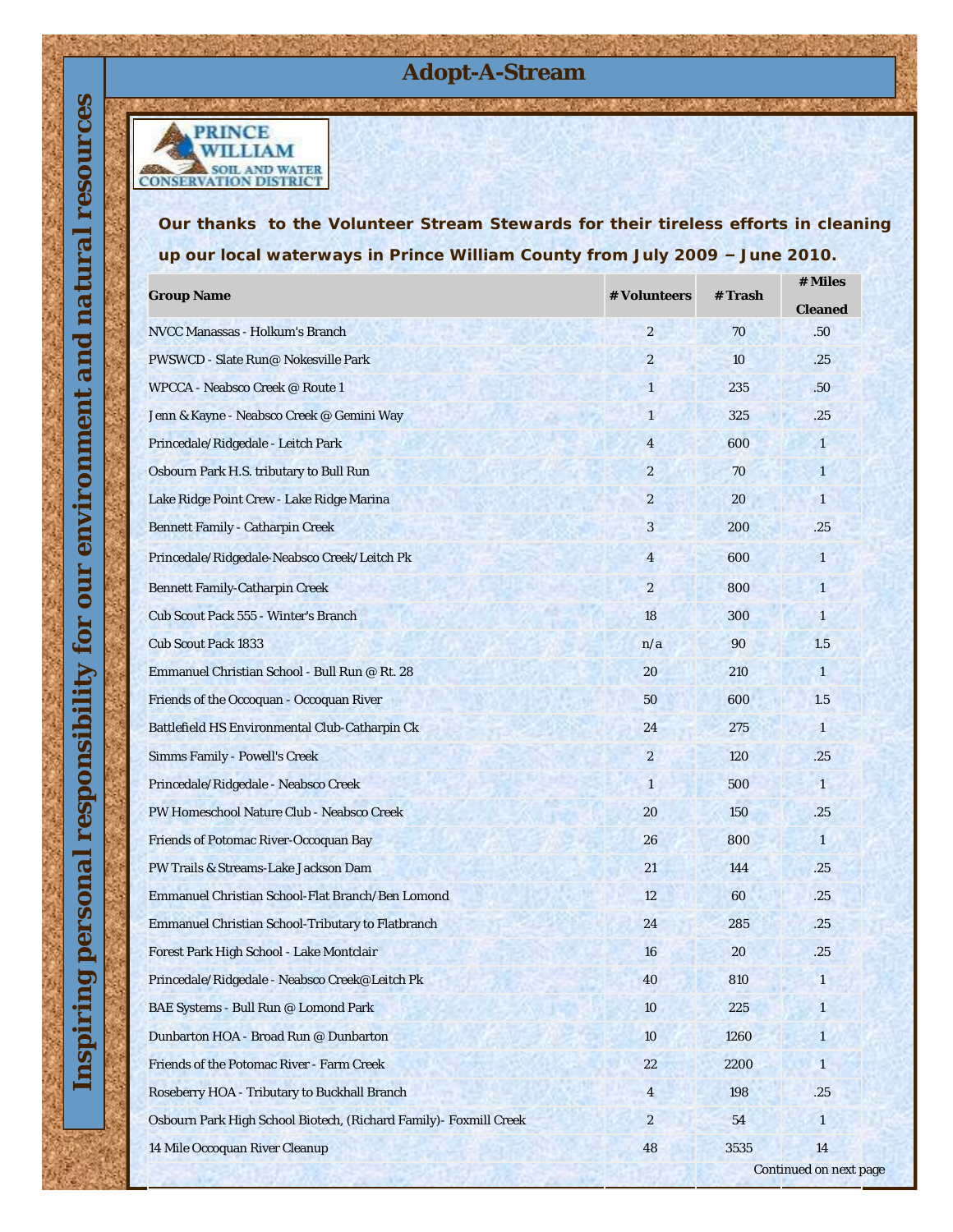# **Adopt-A-Stream**







| <b>Group Name</b>                                            | # Volunteers   | #Trash        | # Miles Cleaned  |
|--------------------------------------------------------------|----------------|---------------|------------------|
| Prince William Yacht Club-Occoquan River                     | 50             | 1100          | $\overline{2}$   |
| Town of Dumfries-Quantico Creek                              | 40             | 2375          | .5               |
| Condo's at Carolyn Forest - Tributary to Occoquan            | 3              | 250           | .25              |
| Friends of the Occoquan-Lake Ridge Marina & Town of Occoquan | 60             | 1000          | 1.5              |
| Youth Ambassadors-Broad Run                                  | n/a            | 120           | .25              |
| Youth Ambassadors-Julie Metz Wetland                         | n/a            | 360           | .25              |
| Cub Scout Pack #1833-Catharpin Run @ Long Park               | n/a            | 20            | 1.5              |
| WPCCA-Neabsco Creek @ Robert Hart Property                   | $\overline{7}$ | 450           | .25              |
| PW Service Authority & PW Clean Community Council-           |                |               |                  |
| Marumsco Creek @ Veterans Park                               | 69             | 2565          | $\overline{2}$   |
| Cub Scout Pack 555-Winter's Branch @ Dean Park 22            | 22             | 150           | $\mathbf{1}$     |
| PW Homeschool Nature Club-Tributary to Neabsco Creek         | 10             | 72            | .25              |
| Micron Technology-Broad Run                                  | 28             | 655           | $\mathbf{1}$     |
| Princedale/Ridgedale-Neabsco Creek                           | 1              | 184           | $\mathbf{1}$     |
| PWSWCD-Kettle Run                                            | 5              | 155           | $\overline{1}$   |
| Beville Middle School-Neabsco Creek                          | 24             | 150           | .5               |
| Princedale/Ridgedale-Neabsco Creek @ Andrew Leitch Park      | 28             | 200           | .5               |
| PW Trails & Streams Coalition-Silver Lake                    | 6              | 25            | .25              |
| Total July 2009 through June 2010                            | 746 Volunteers | 24,222 Pounds | 51 Miles Cleaned |



resources

**EXERCISE AND WATER**<br> **CONSERVATION DISTRICT** 







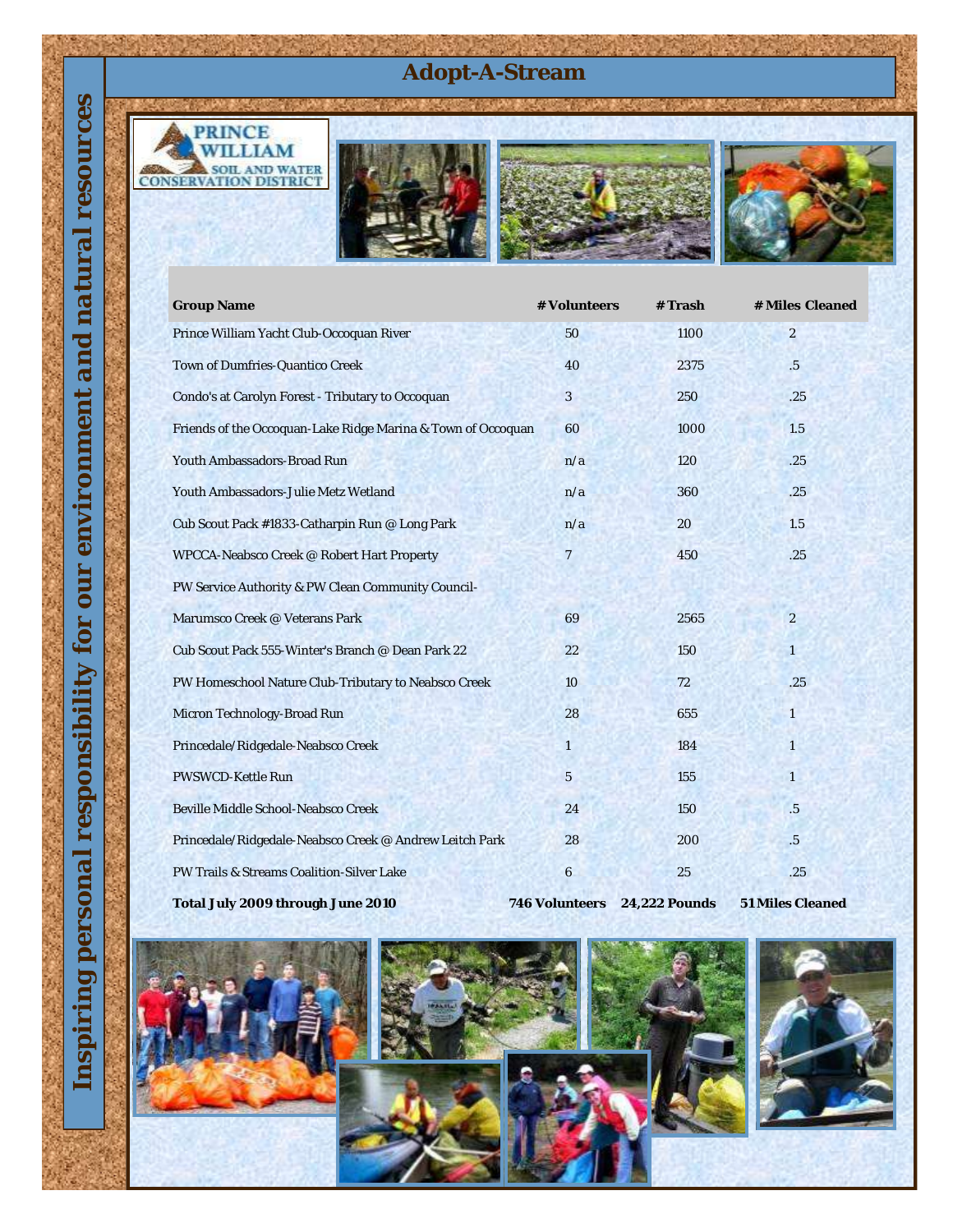**RINCE** WILLIAM **SOIL AND WATER**<br>CONSERVATION DISTRICT

#### **Achievements of the Education Department**

**Education**

17,663 students served

- 734 teachers assisted
- 1,636 fourth grade students, from
	- 19 schools attended Farm Field Days with the support of
	- 240 volunteers, representing
	- 960 volunteer hours
- 18,384 teacher newsletters distributed
- 4,213 visits to our website
	- 515 Arbor Day posters submitted from county schools and
	- 569 Arbor Day posters from the City of Manassas schools
	- 33 Participants of educational workshops

Schoolyard habitat support at Round and Tyler Elementary schools



Vascular Plant program led by Gloria Miller, a Master Gardener volunteer



Enviroscape Watershed Model demonstrates human impacts on our waterways



Arbor Day celebration in the Atrium at PWC McCoart Administration building led by Prince William Academy faculty and students



Students make soil profile tubes, a 3rd grade SOL compliant program



The Chesapeake Bay Foundation Restoration Fund License Plate Grant was awarded to PWSWCD for the creation of a sustainable soil tunnel for educational purposes.



Farm Field Days petting farm presented by the PWC Animal Shelter's Children's Farm



Farm Field Days "Horsepower to High Tech" - students test their skills by pulling a sled and calculating their horsepower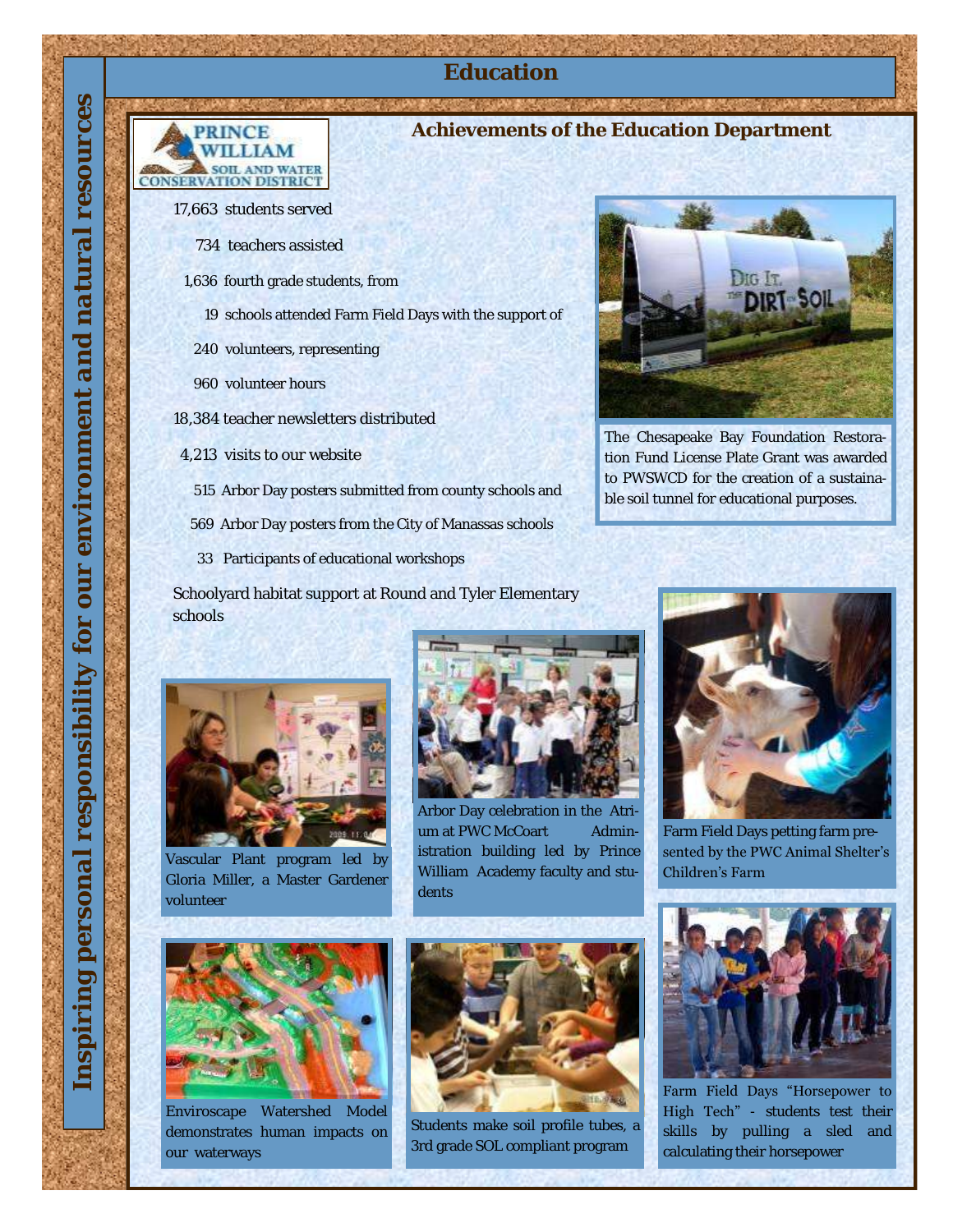# **Community Outreach**



Saber Chowdhury

PRINCE TAM.

# Conservation Camp at VA Tech was "A once-in-a-lifetime opportunity"

for Saber Chowdhury from Stonewall Jackson High School. He states he was "grateful for the honor" of attending the Youth Conservation Camp at Virginia Tech from July 18 - 24, 2010. Chowdhury received a \$500 scholarship from the local chapter of Ducks Unlimited, Inc. (DU) to attend the camp.

**Youth Conservation Camp**

Chowdhury and 38 other high school students from across Virginia spent the week learning about the environment, enjoying the great outdoors, meeting new friends, and having fun! In his words, he "met many great peers and enjoyed the many activities, such as canoeing and tree climbing."

The campers received hands-on instruction in many areas of natural resource management, including: water quality issues, GIS technology, ecology, fisheries, and agriculture. Field trips provided opportunities to study soils, animals, and geology, as well as show how agricultural and urban land uses relate to water quality and aquatic habitats.

"It's our pleasure to process applications and choose a scholarship winner each year to attend YCC Camp at Virginia Tech," shares Kate Norris, District Manager with PWSWCD. "We can also choose up to two more applicants who are willing to pay their own way," she added. After the scholarship winner returns he/she is asked to share with DU a brief presentation and photographs of the experience. According to Norris, "This will be the 27th year PWSWCD has been involved with this program. Each year the students express what a wonderful time they had connecting with nature and learning about agriculture and forestry."

The Virginia Association of Soil and Water Districts (VASWCD) coordinates the camp. Grants and a donation from Virginia Farm Bureau Federation make the camp possible. For more information on the 2011 Youth Conservation Camp visit www.vaswcd.org/youthcamp.htm or check the PWSWCD website: www.pwswcd.org in early 2011.



### **Community Outreach**

A rain barrel workshop was held for the local community in July 2009 at Southern States, Manassas. Twenty six rain barrels were built for installation in Prince William County.

In addition, the District donated a rain barrel (pictured left) for the Nokesville Library. This the first rain barrel installed at a Prince William County government facility.



Eric Holmgrain, Southern States Manager, assists a workshop attendee with her rain barrel.

Rain barrels are a great stormwater mitigation and water recycling tool for homeowners and commercial organizations.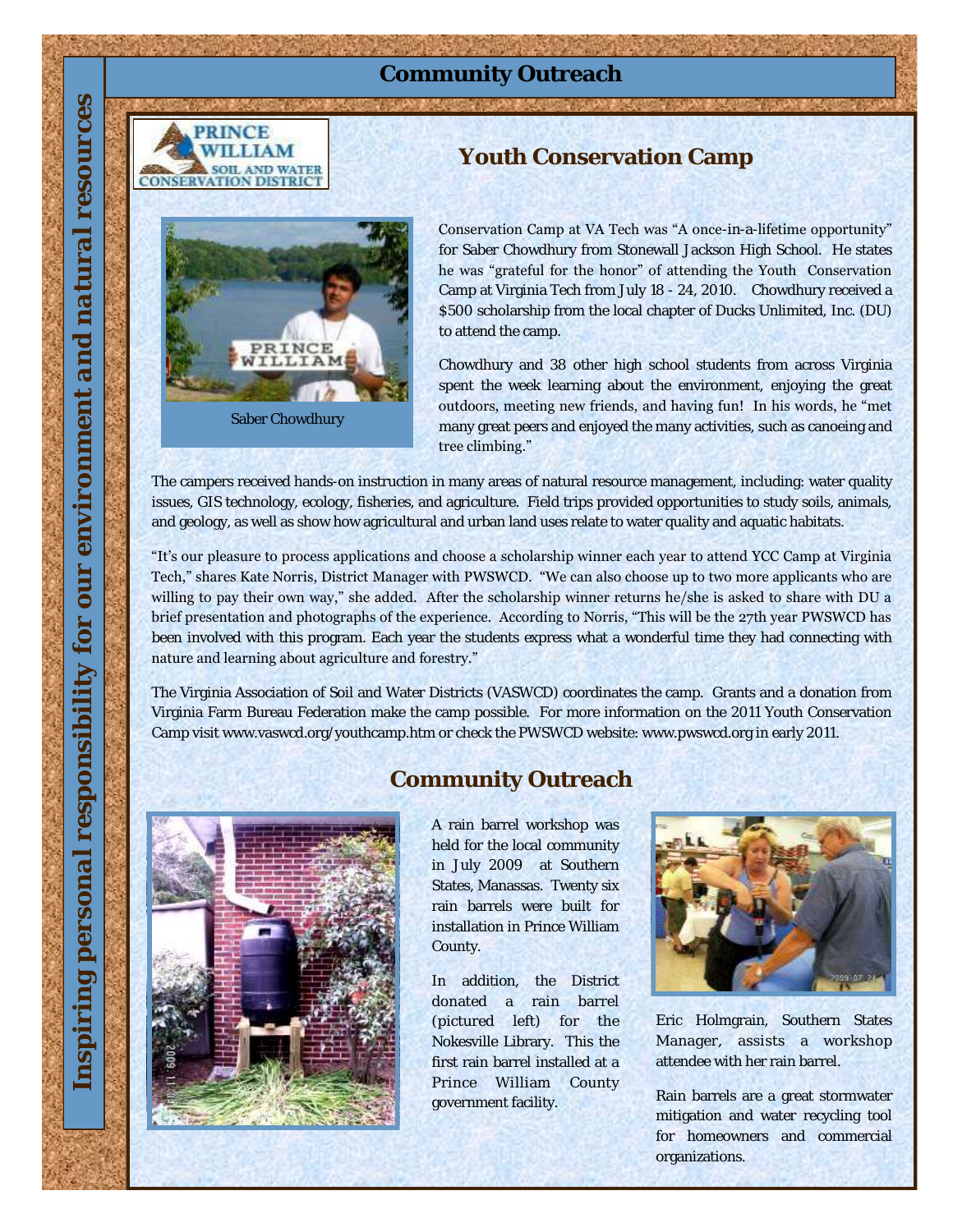# **Community Outreach**



#### **Seminars/Outreach**

*Pond Management* seminar in October in cooperation with John Marshall SWCD (Fauquier County) - 30 attendees

*Healthy Horses and a Healthier Chesapeake Bay* seminar in January in cooperation with John Marshall, Loudoun, Northern VA SWCDs, NRCS, DCR and VCE - 100 attendees

*Cows to Condos* held at the City of Manassas Museum - 50 attendees

*Western Prince William Farm Tour* at Blue Top Farm, a client of the District - 100 contacts

*Virginia Master Naturalist*s, *Merrimac Farm Chapter* promotion and organization

*Articles published* in - 37 local and media

General technical assistance - 290 citizen requests

#### **Chesapeake Bay~Friendly Horse**

**Farm Project** funded by the Department of Conservation & Recreation Water Quality Improvement Fund Grant and private and public partners

**Completed construction/renovation of : Spring/Summer 2009**  Stream buffer improvements Runoff management in the sacrifice area Nokesville Horse Society visit Installation of high-tensile fencing Modifications to the interior fencing

**Fall 2009**  Pasture renovation (northern pastures)

**December 2009 - Snow Update**  Automatic water trough performance in 18" of snow

**Spring 2010 - Summer 2010**  O2 Composter installation (manure management) Use of Stable Grid Pasture Management Restricted Free Feeding - keeping your horses happy and healthy

**Water Quality Improvement**  Best Management Practices

**Grant Farm Seminars** across the state 200 attendees

#### **Tree Seedling Sale**



Tree Seedling Sale held at the Teaching Gardens at Linton Hall School, Bristow 472 seedlings sold to 34 citizens and donations of seedlings went to local schoolyard habitat projects

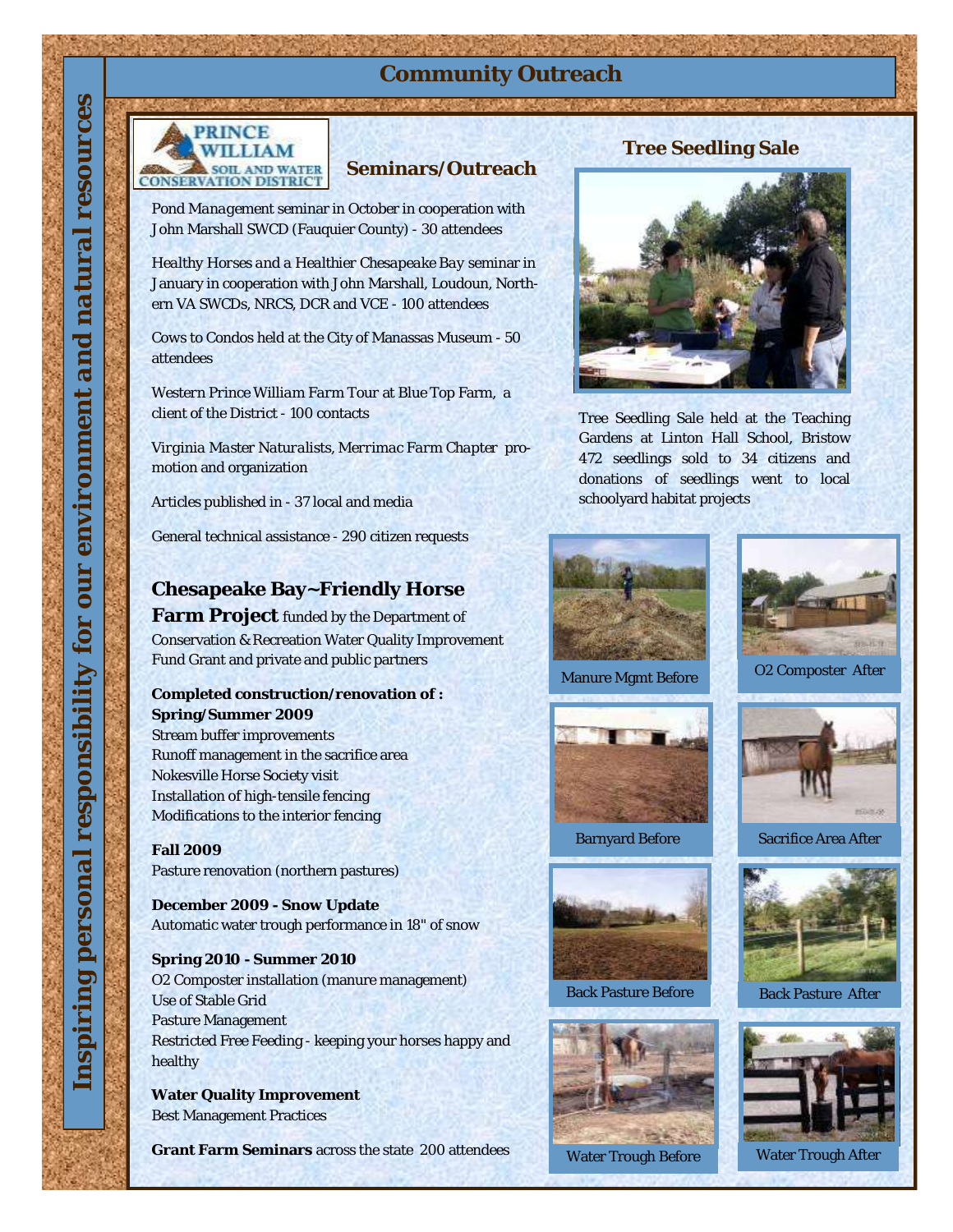# **Financial Statements**

# PRINCE<br>WILLIAM **EN SOIL AND WATER**

*Inspiring personal responsibility for our environment and natural resources*

responsibility

personal

policing

for our environment and natural

resources

## **Statement of Cash Receipts and Disbursements**

**Operations**

**Financial Incentives**

|            | Income:                               |
|------------|---------------------------------------|
| 231,300.   | <b>Cost Share-Contract</b><br>4,545.  |
| 71,465.    | Cost Share-Priority<br>15,000.        |
| 5,388.     | Interest<br>90.                       |
| 386.       | \$19,635.                             |
| \$308,539. |                                       |
|            | Distributions:                        |
| 277,239.   | Cost Share-Contract<br>10,034.        |
| 50,241.    | <b>Cost Share-Priority</b><br>18,580. |
| 18,427.    |                                       |
| 3,927.     | Expenses:                             |
| 4,020.     | Service Charges<br>10.                |
|            | \$28,624.                             |
|            | \$353,854.                            |

**Chesapeake Bay~Friendly Horse Farm Project - WQIF Grant Account**

|                              | July '09 - June '10 | Oct '09 - June '10<br>(6-30-10 grant expired) |
|------------------------------|---------------------|-----------------------------------------------|
| Income:                      |                     |                                               |
| <b>WOIF Grant</b>            | 67,431.             | 119,391.                                      |
| <b>PWC BOCS</b>              |                     | 3,000.                                        |
| <b>Fairfax Water Grant</b>   | 10,000.             | 10,000.                                       |
|                              | 77,431.             | 132,391.                                      |
|                              |                     |                                               |
| Grant funded:                |                     |                                               |
| <b>Staff</b>                 | 15,946.             | 34,077.                                       |
| <b>Fringe Benefits</b>       | 415.                | 8,009.                                        |
| Travel/Education             | 878.                | 5,207.                                        |
| Supplies                     | 10,440.             | 15,906.                                       |
| Contractual                  |                     | 13,445.                                       |
| Construction                 | 8,396.              | 44,891.                                       |
|                              | 36,075.             | 121,535.                                      |
|                              |                     |                                               |
| District/Partner Match:      |                     |                                               |
| <b>Staff</b>                 | 14,500.             | 38,314.                                       |
| <b>Volunteer Hours</b>       | 612.                | 1,398.                                        |
| <b>Volunteer Hours Value</b> | 14,167.             | 32,356.                                       |
| Supplies                     | 15.                 | 26,492.                                       |
| Contractual                  | 13,246.             | 19,396.                                       |
|                              | 42,540.             | 117,956.                                      |